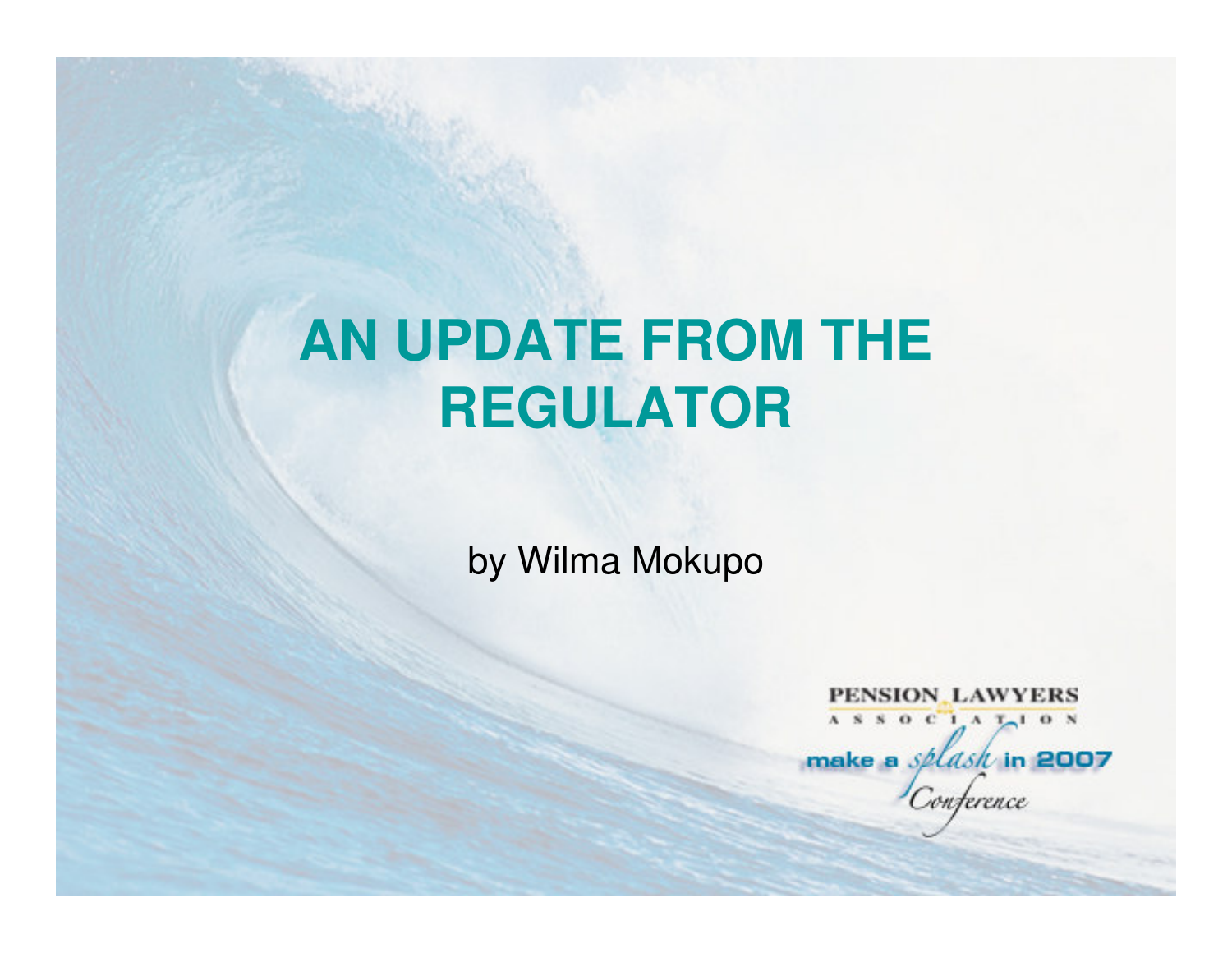**Bulking □ Reform Amendments to Legislation Risk-based Supervision Licensing Financial Statements Liquidations Pension Fund Adjudicator Chief Actuary**

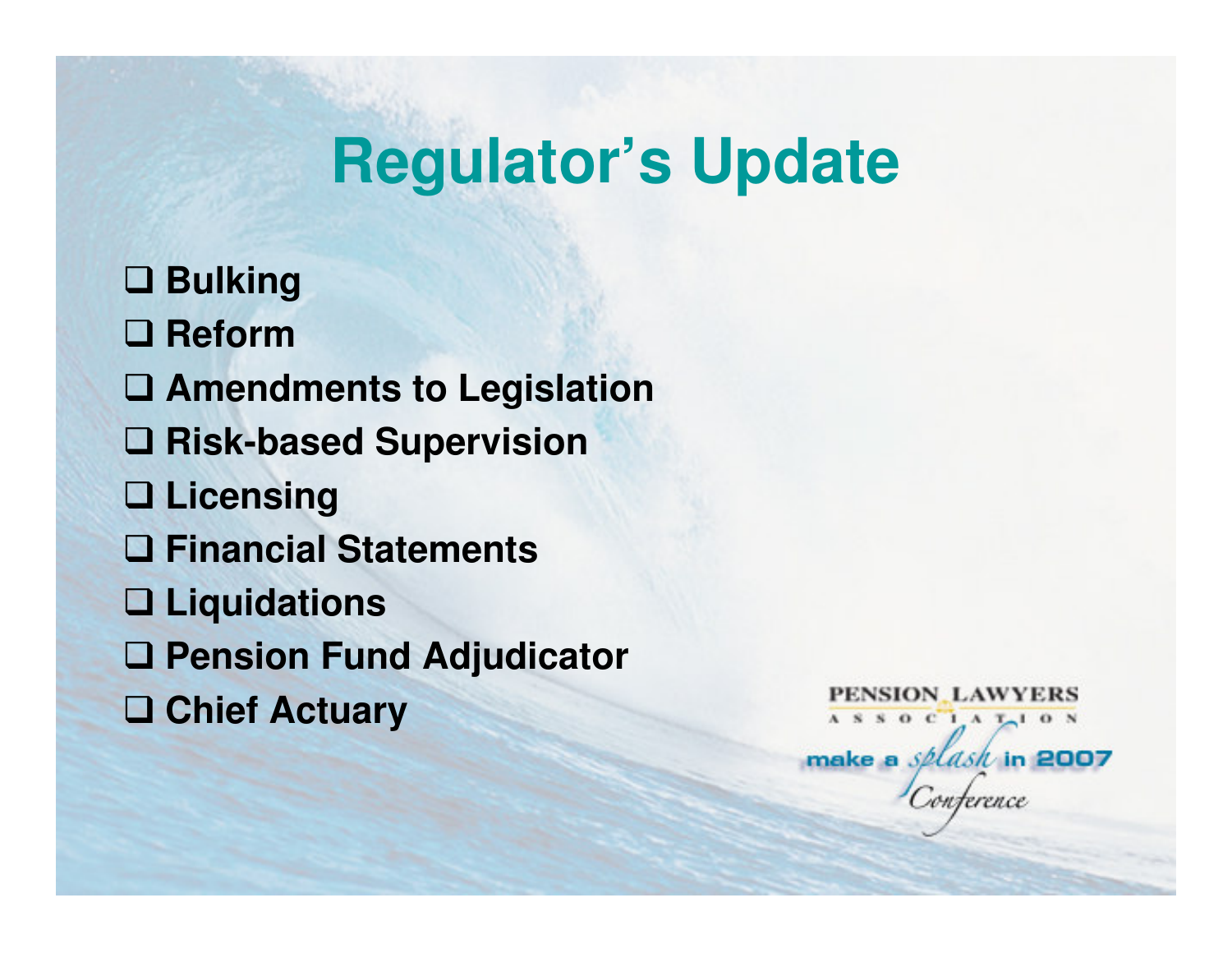#### **Bulking**

**OEnquiries □Propriety & Fitness questioned** Guidance Circular PF 129

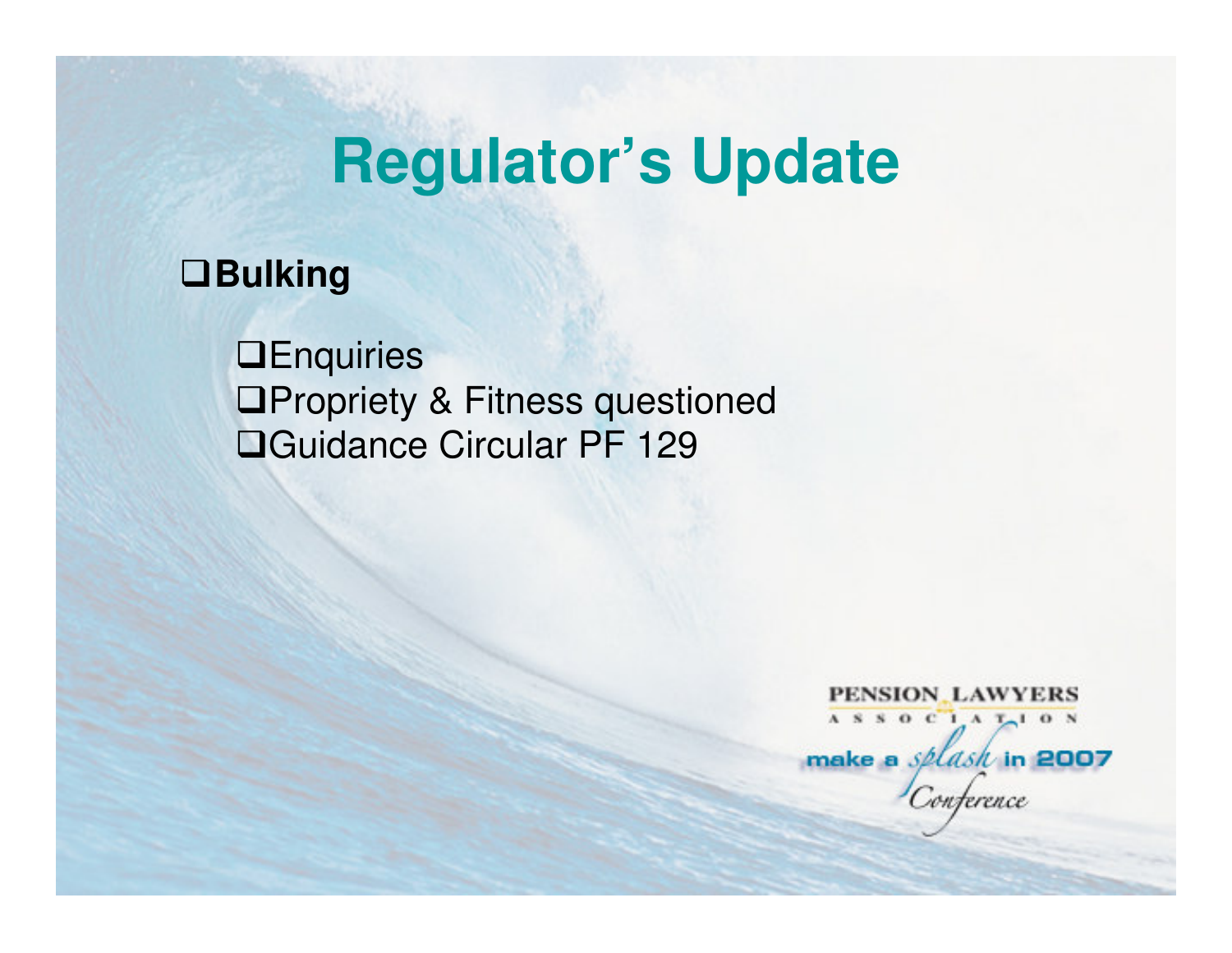## **Reform**

**QLong term process** FSB input from a Regulatory perspective

PENSION LAWYERS ASSOCIATION make a  $splash$  in 2007 nterence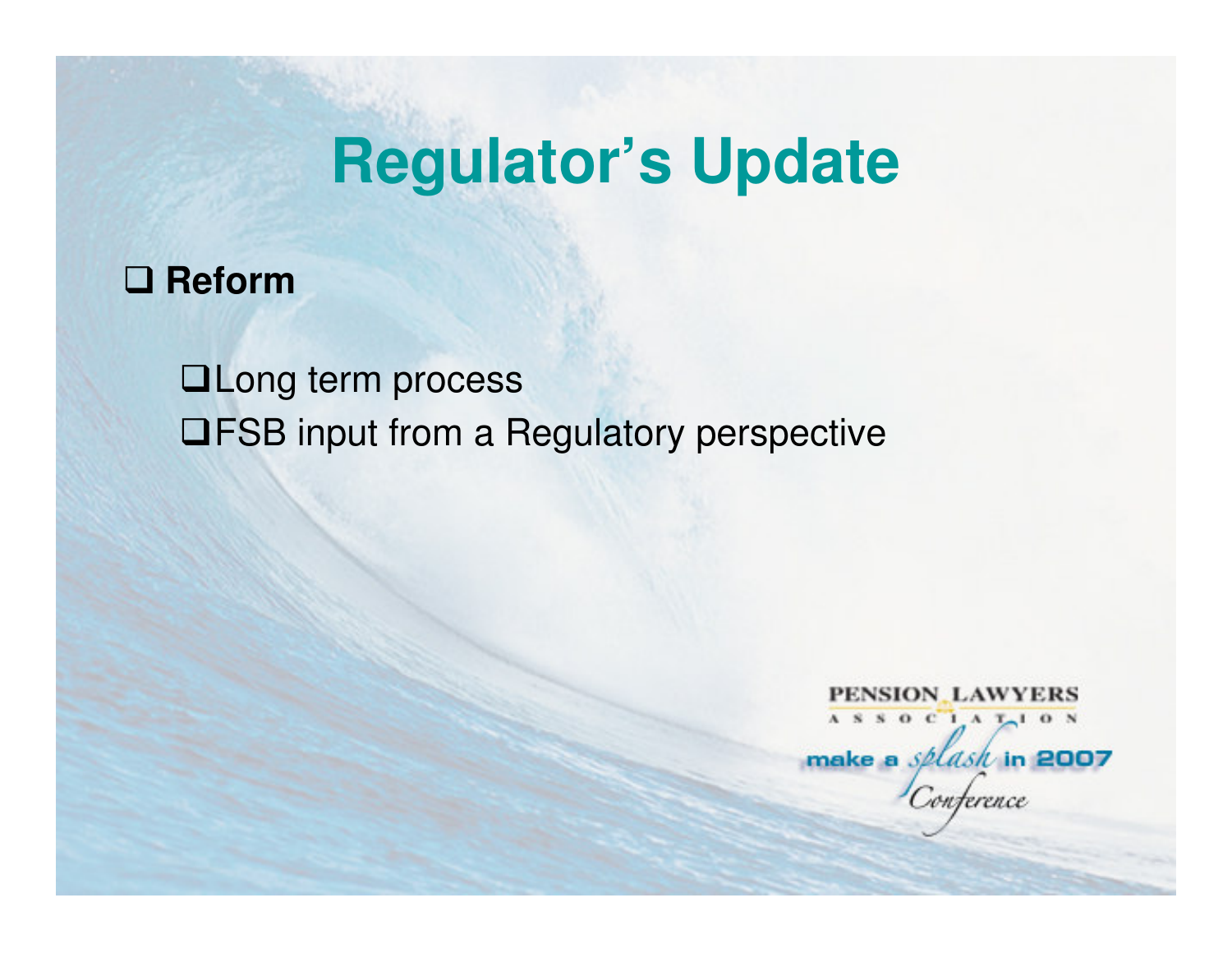#### **Pension Funds Amendment Bill, 2007**

Cabinet January 2007 Public comment February 2007Await promulgation

#### **Regulation 30 amendments**

- Statement of Intent (SoI) alignment with LTIA, Rules & Policy documents
- Affects Retirement Annuities

### **Circulars awaiting finalisation**

- Draft 126 & 127: unclaimed benefit funds/ surplus & full transfers/ unconstituted boards
- ■Draft 130: governance codes

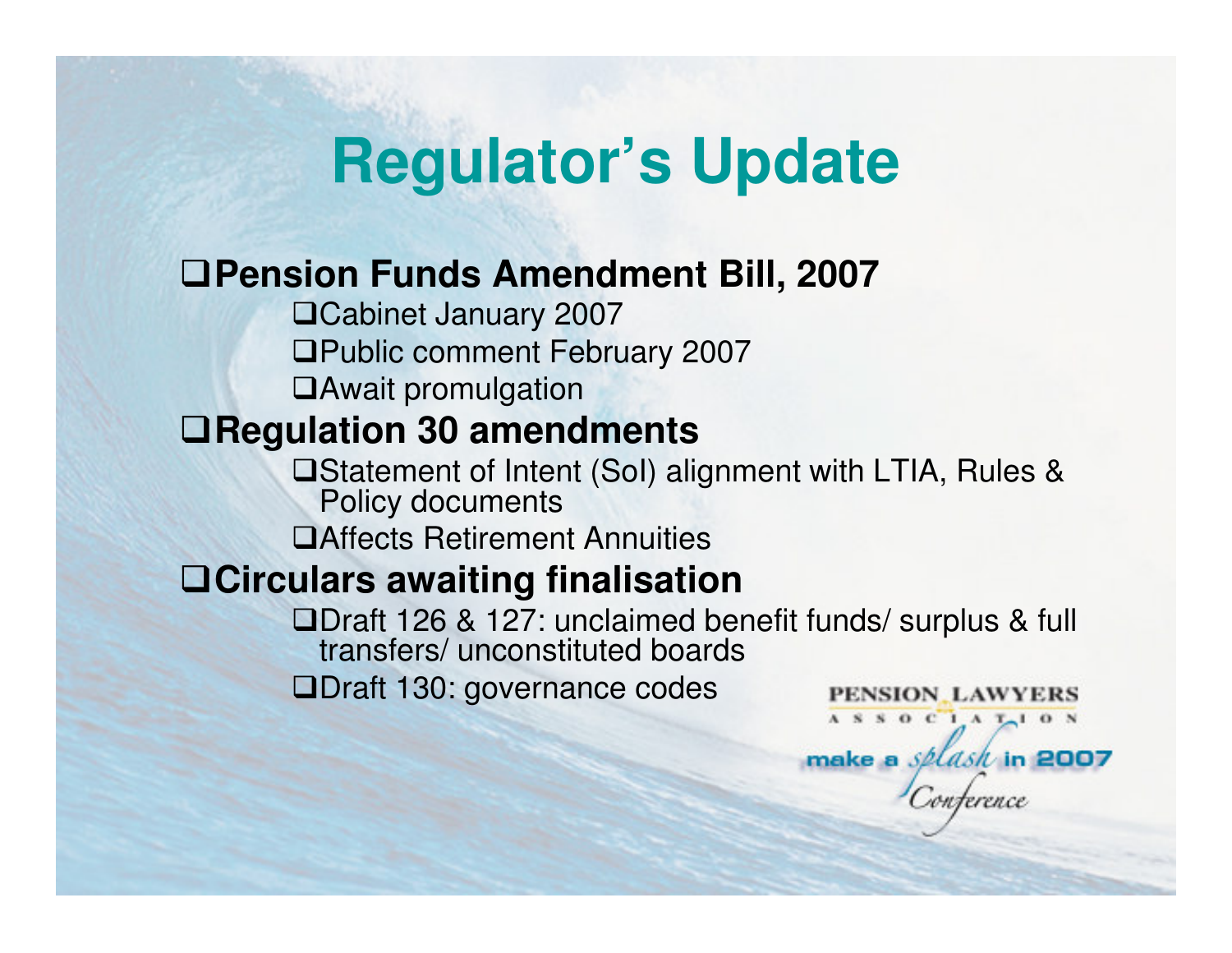### **Risk-based Supervision**

**QRisk questionnaires sent out to all funds via** administrators on 31 August 2006

**Extension for submission granted until 31 March** 2007

**QOngoing risk assessments** 

PENSION LAWYERS ASSOCIATION make a *splash* in 2007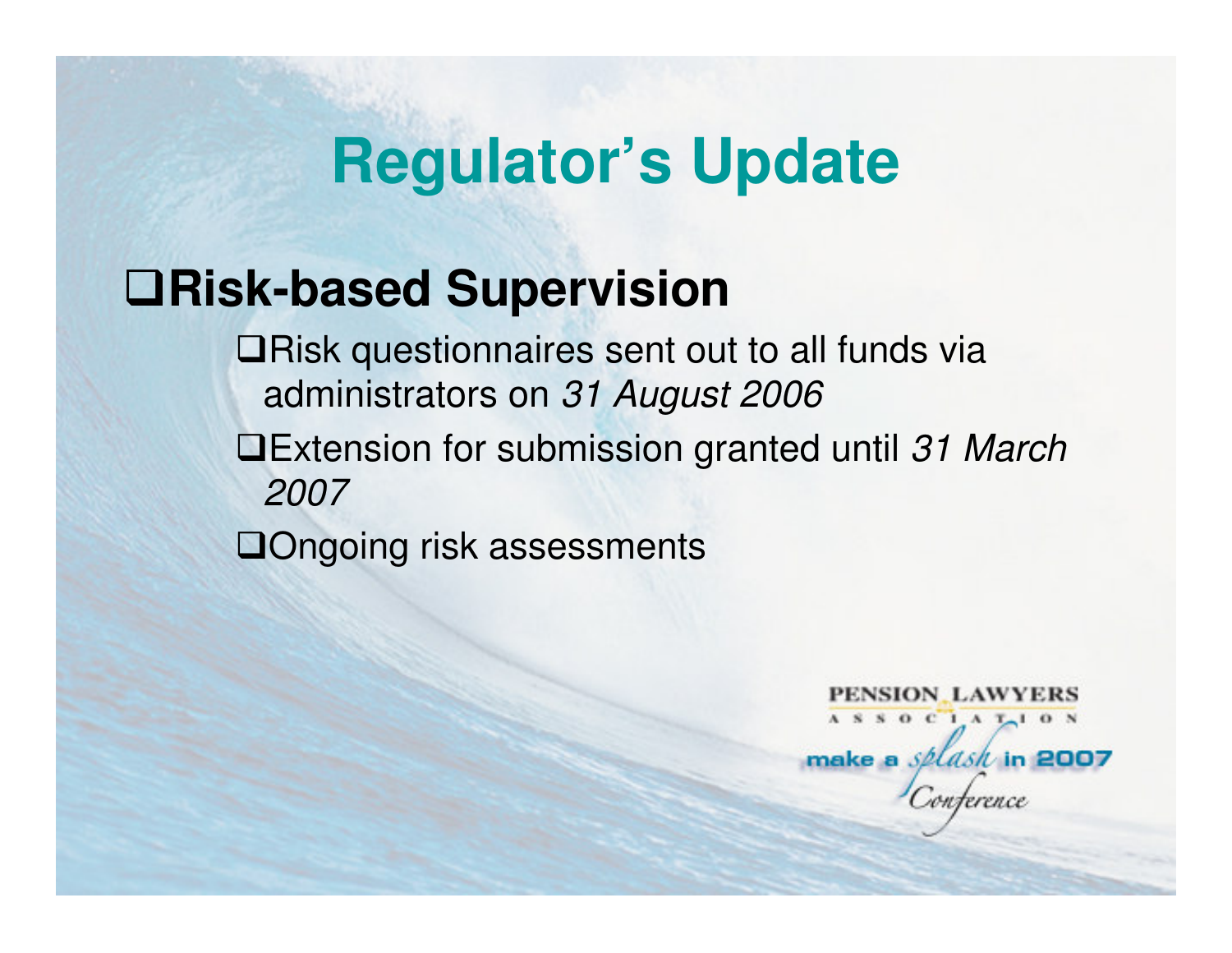### **Licensing**

 $\blacksquare$ Proposed revision of section 13B (licensing requirements) Proposed revision of Board Notice (licensing conditions)Alignment with FAIS (propriety & fitness, etc) $\Box$  Review audit requirements **□ Review umbrella business requirements** □ Capital adequacy requirements.. Suspension of licenses (non-compliance)**QRestriction of licenses** (poor administration/complaints,etc)PENSION LAWYERS **Name and shame (publish)**ASSOCIATION

make a *splask* in 2007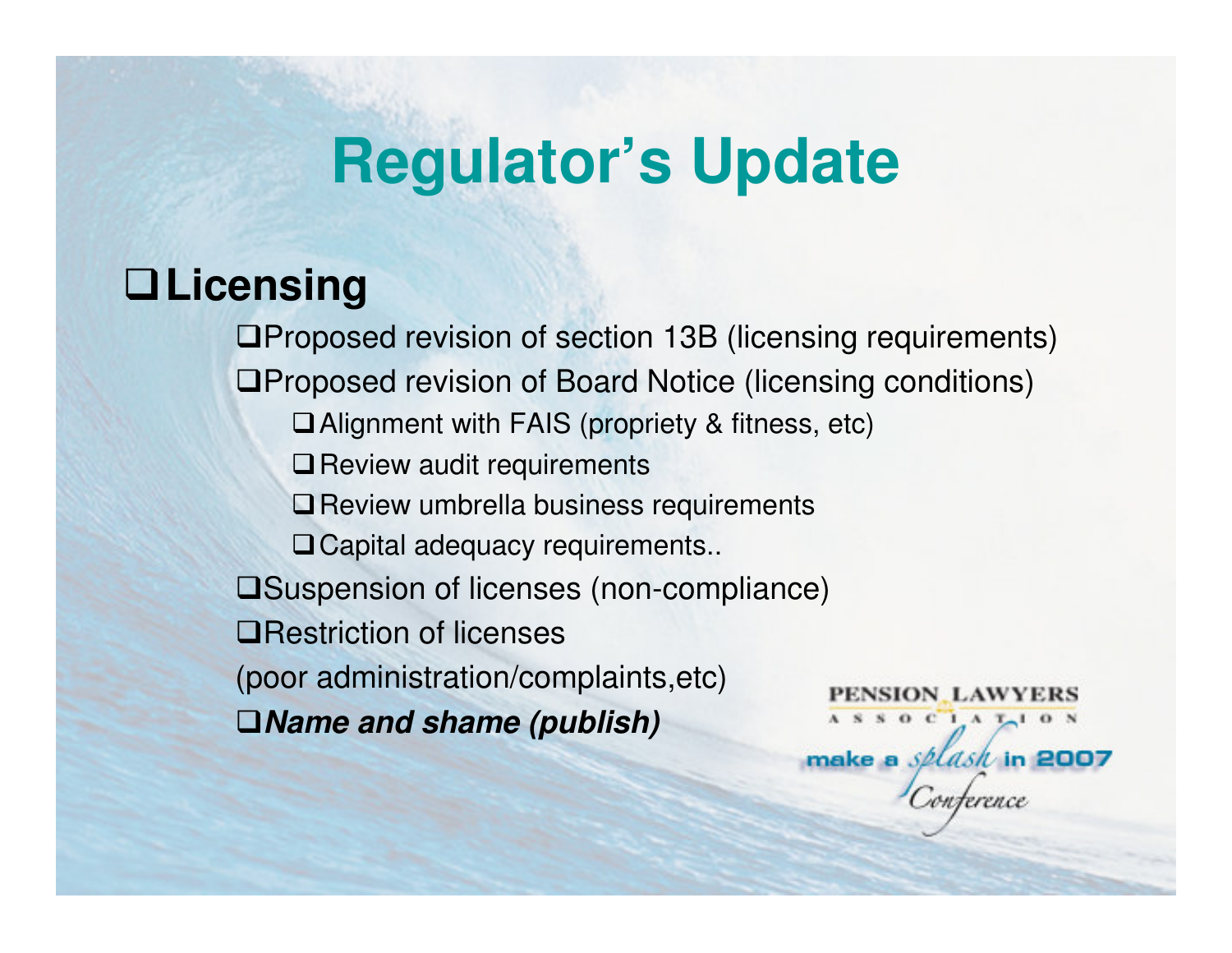### **Financial Statements**

**New financial reporting for all funds**

**QIFRS** as far as possible for large funds Electronic/ Submissions (digital statistics, cost-effective)2005: Final Extension granted until 31 March 20072006: Final Extension granted until 31 August 2007**Penalties** for non-submissions to be paid by culprit 2005 and 2006 Annual Reports to **Parliament** mid-year and at year end respectivelyImproved data on underwritten funds**PENSION\_LAWYERS**  $A S S 0 C 1 A T<sub>1</sub> 0 N$ **Level playing-field**make a splash in 2007 (general exemption withdrawn)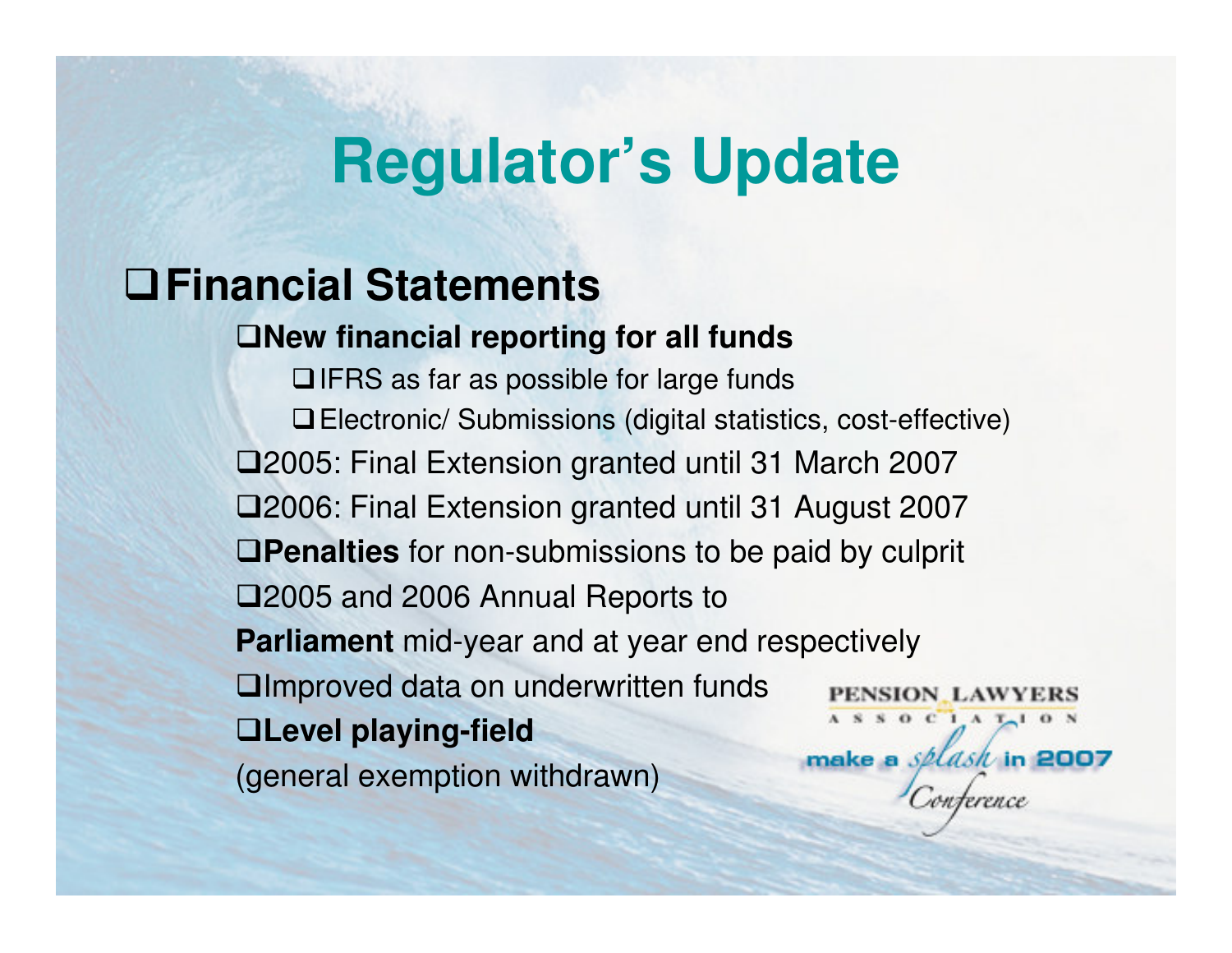### **Liquidations**

**Statistics** as at 28 February 2007 approx. 13,018 funds

3,485 registered privately administered funds

□9,533 registered underwritten funds

However

**■** Some 1,500 funds in process of liquidation

 $\square$  Some 1,689 funds are in process of full transfers

Approximately

**□ Closer to 9,829 active funds** 

However

PENSION LAWYERS

**Q** Some funds with only unclaimed benefits  $A + B$  or  $B$   $A + B$  or  $B$ 

**□ Some funds with no active boards** 

make a splash in 2007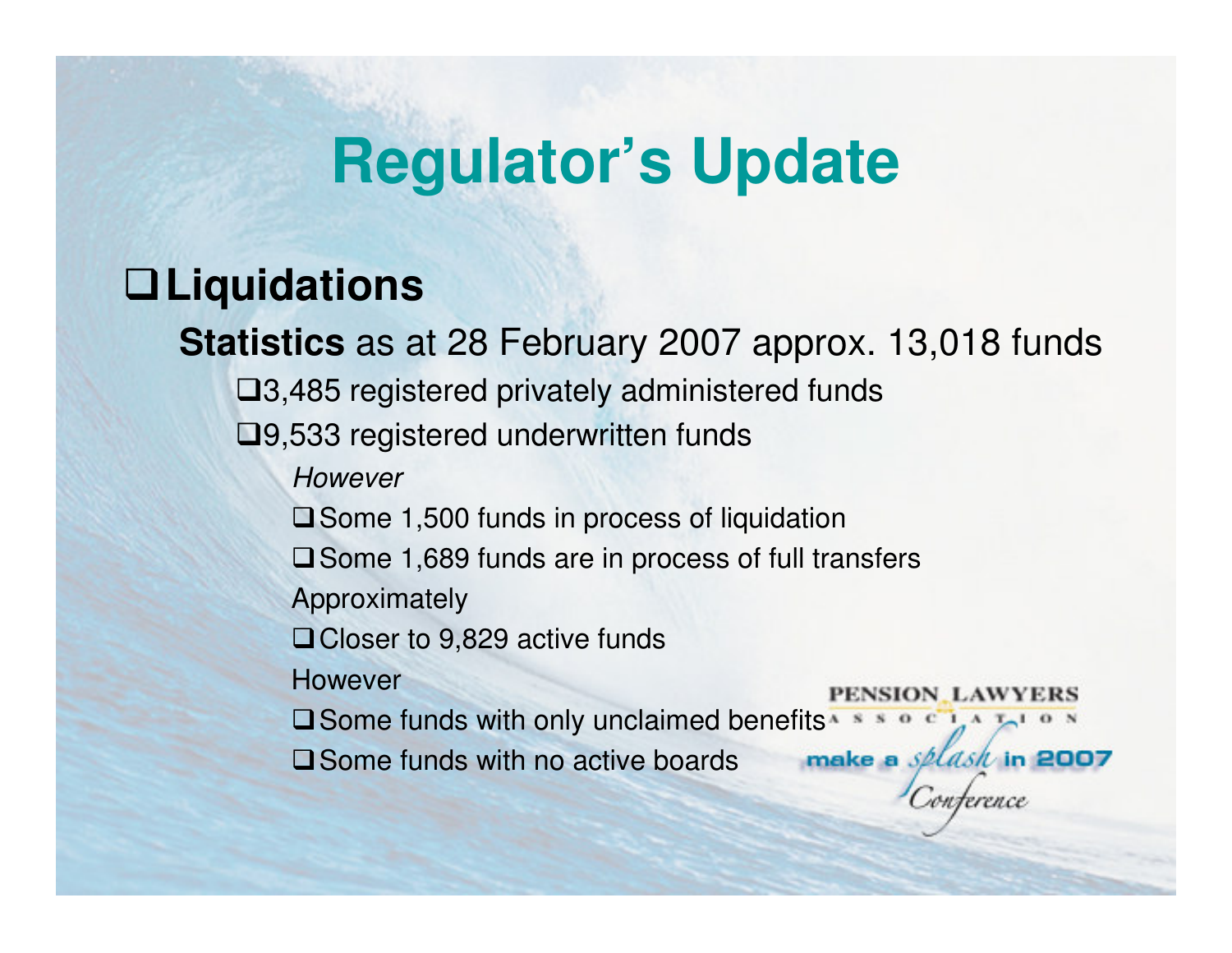### Umbrella funds:

Number of umbrella funds approx 190

 $\Box$ Number of participating employers approx 35,000 However

□ Some in process of liquidation (mostly less than 100 members)

 $\square$  Some in process of transfer (mostly less than 150 members)

 $\Box$ New participants keeping pace with de-registrations

 $S$  O C  $I$  A  $T-1$  O N

make a selash in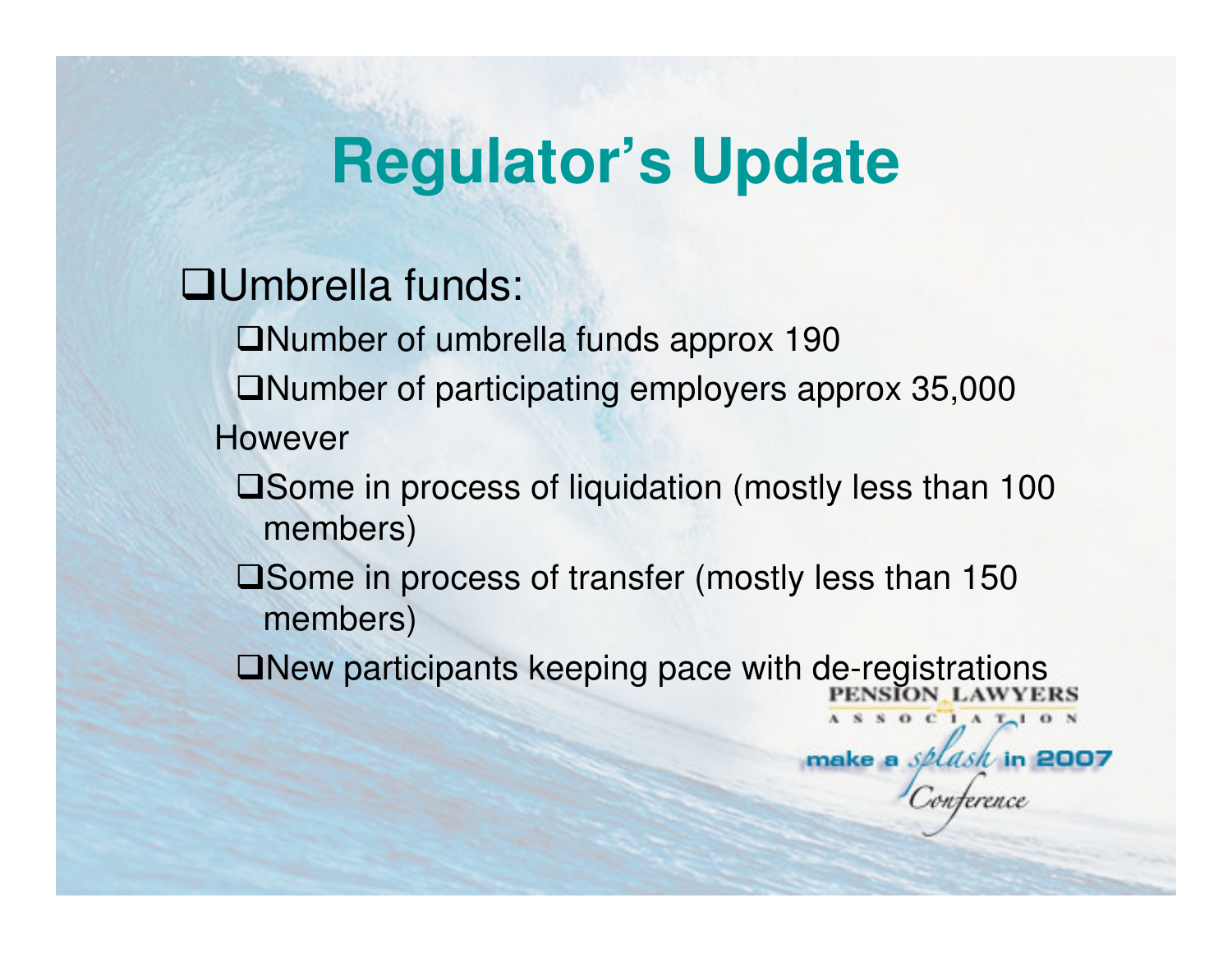**Pension Fund Adjudicator**:

□ Contract coming to an end FSB advertised the position■Recruitment of a suitable replacement underway ■Avoid lengthy vacancy in the office

> PENSION LAWYERS ASSOCIATION make a *splash* in 2007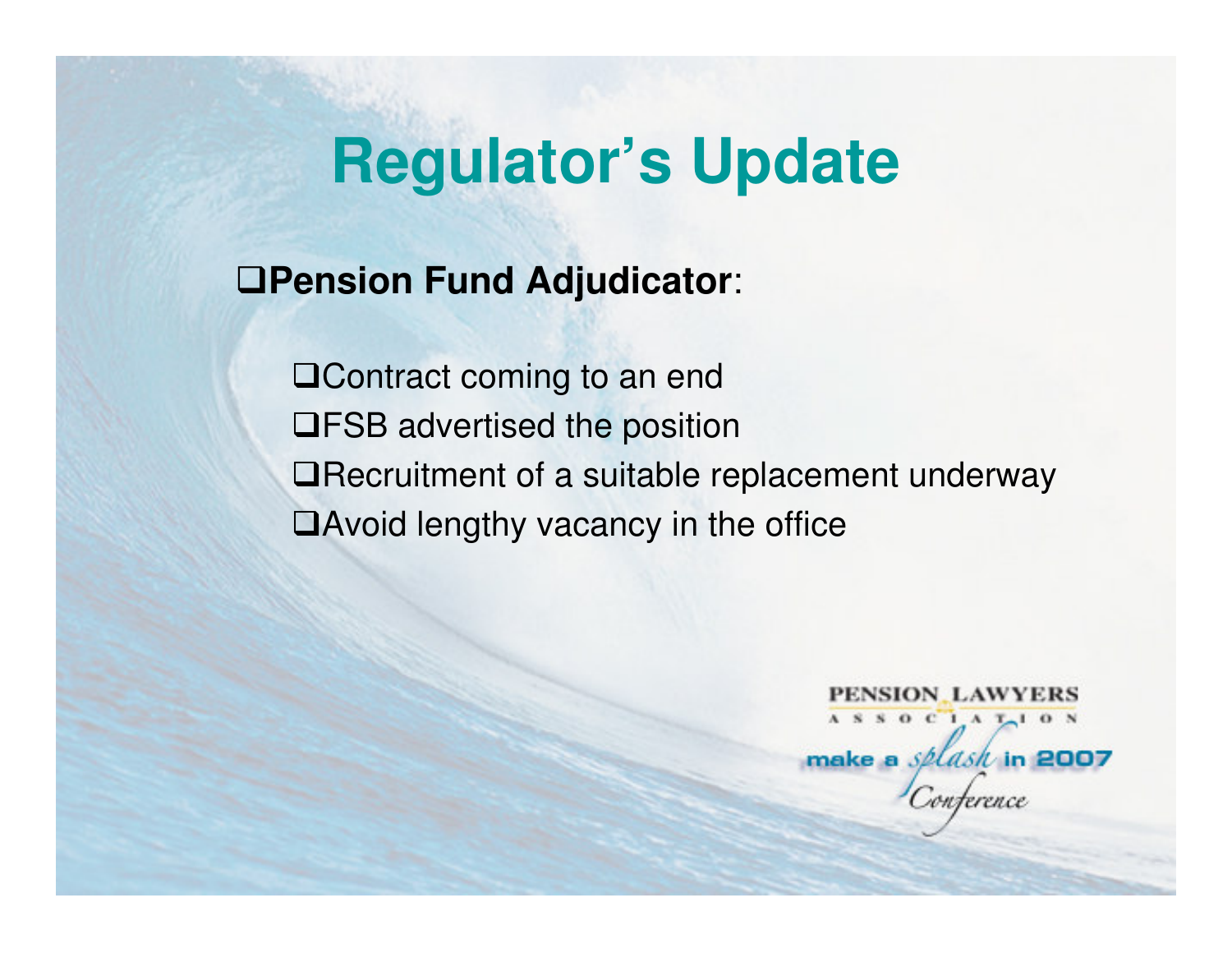**Chief Actuary**

■Short-listed candidates have gone through the selection process**QBusy finalising appointment** 

> **PENSION LAWYERS** ASSOCIATION make a *splask* in 2007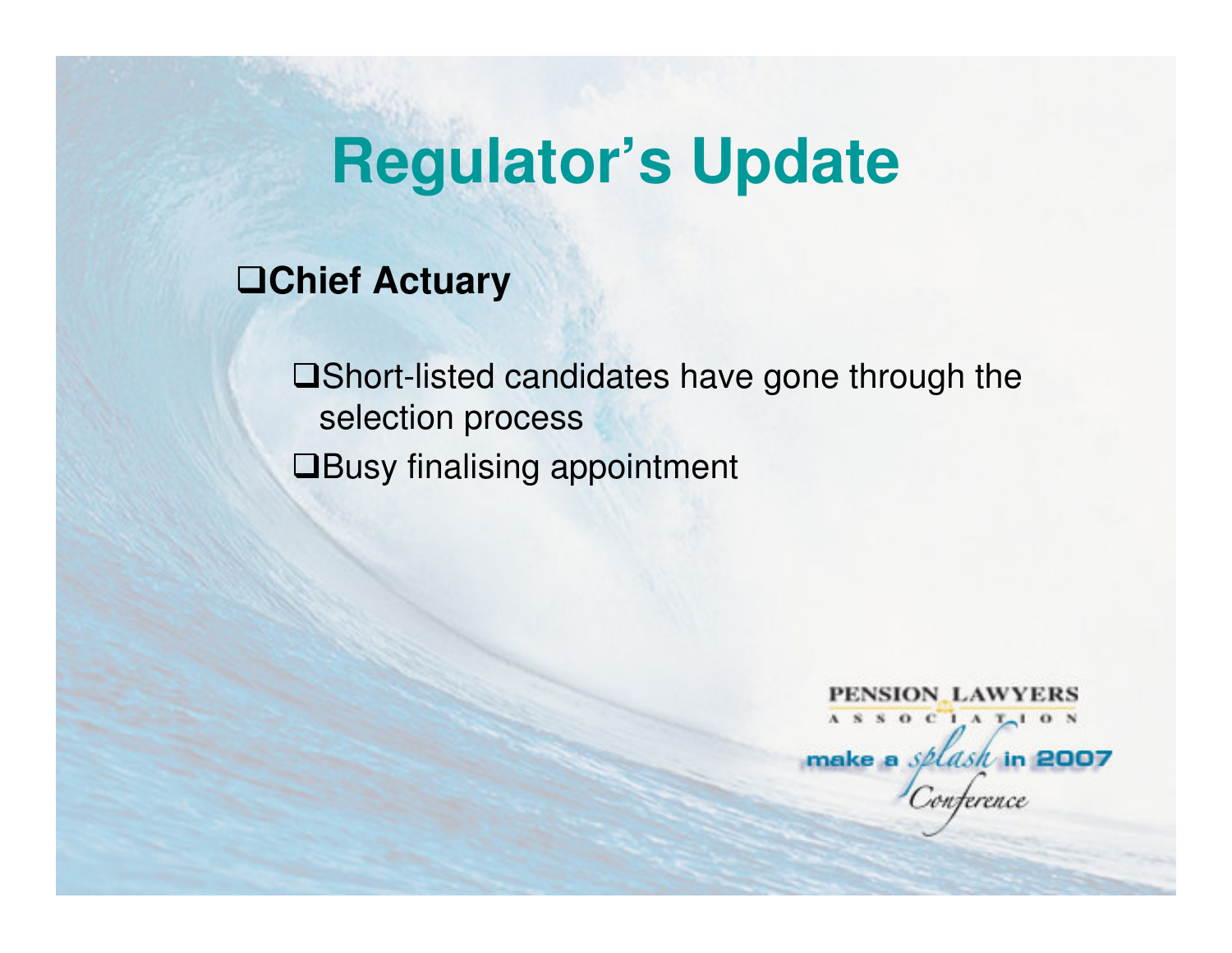

ASSOCIATION If its to be another DUZILet members enjoy the Ride ... onterence

PENSION LAWYERS